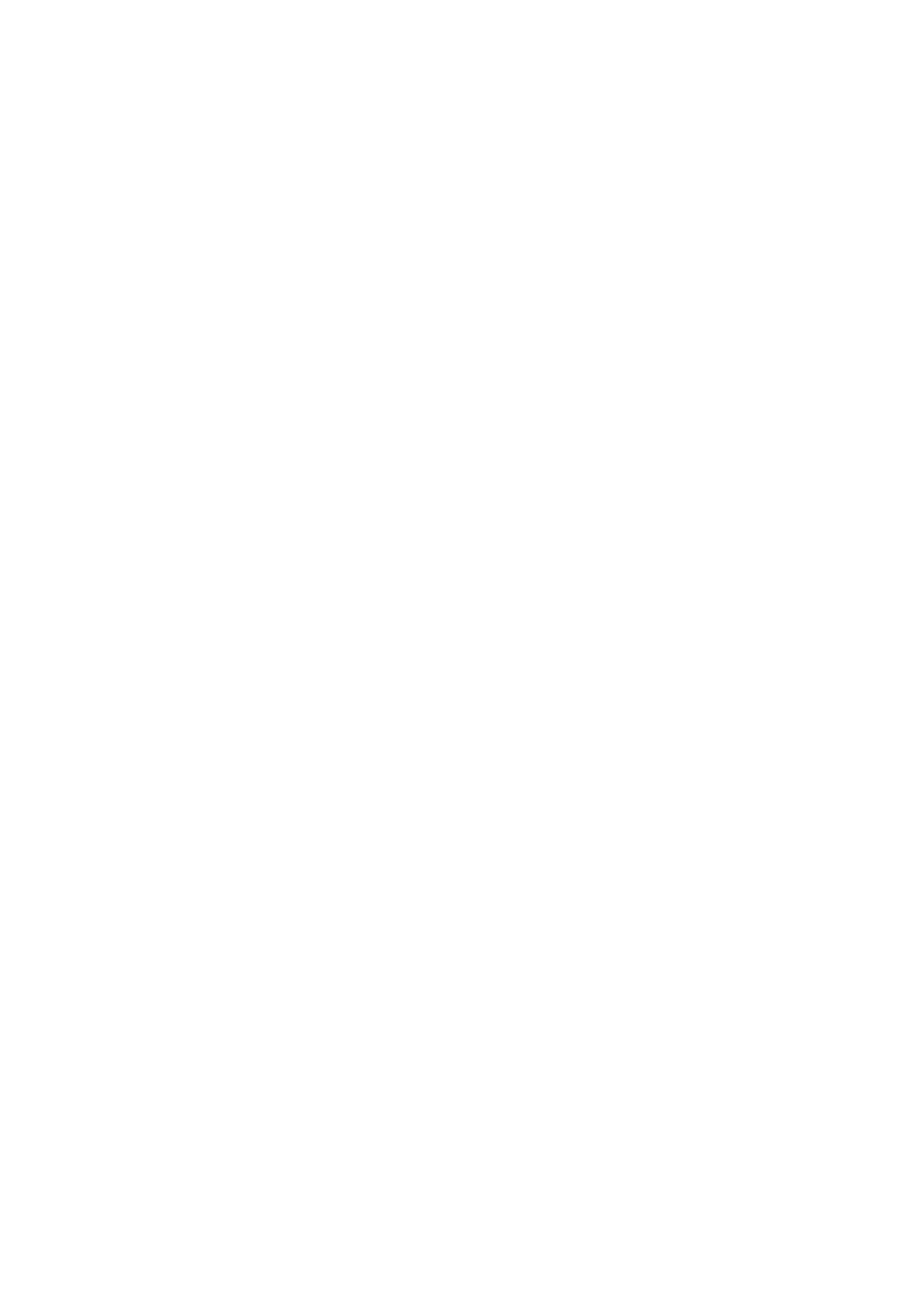## **Fatima Chenaïf**

*Accredited barrister to the Supreme Court and the Council of State, Algeria. Former member of the National Commission for the Reform of Justice*

An independent judiciary and a free press are the foundations of modern democracy as limits to the monopoly of political power.<br>The independence of the judiciary is the guarantee of the effective<br>protoction of rights and f modern democracy as limits to the monopoly of political power. protection of rights and freedoms. Through a free press, freedom of speech, which is the natural extension of political pluralism, becomes a reality.

In spite of this complementarity between judicial power and what we refer to as the fourth power, the reality is quite different. The difficulty of their coexistence is not only due to the different rules that govern them but also, and even more so, to the obstacles thrown up against such freedom. For the simple reason that the press rejects this corollary, considering itself to be the "watchdog" of democracy and the avowed critic of the acts of the public authorities. It goes even further by challenging the presumed independence of judicial power on the grounds that the latter cannot go any further than the fact of being an instrument in the hands of the public authorities, thereby concealing the damage that such dependence presents for the principle of the separation of powers so dear to Montesquieu.

The relationship between judiciary and press is therefore doomed to clash: on the one hand, when the judiciary wields its power in cases of press abuses; on the other, when the press takes an interest in judicial affairs in contravention of the rules established by the legislator. These rules are considered by press professionals as a hindrance to them doing their job, on the understanding that the rule of law falls within the domain of the legislature.

Liberty, we should remember, "consists of the power to do anything that does not injure others. Accordingly, the exercise of the rights of each man has no limits except those that secure the enjoyment of these same rights for the other members of society. These limits can be determined only by law" (Article 4 of the Declaration of the Rights of Man and the Citizen, 1789). Article 11 of the 1789 Declaration, positing the principle of freedom of speech, also sets out its necessary limit, in response to the potential abuses of such freedom in cases determined by law. Article 19 of the International Covenant on Civil and Political Rights of 1966 demands, in respect of freedom of speech, that "the exercise of the rights […] carries with it special duties and responsibilities. It may therefore be subject to

The relationship between judiciary and press is therefore doomed to clash: on the one hand, when the judiciary wields its power in cases of press abuses; on the other, when the press takes an interest in judicial affairs in contravention of the rules established by the legislator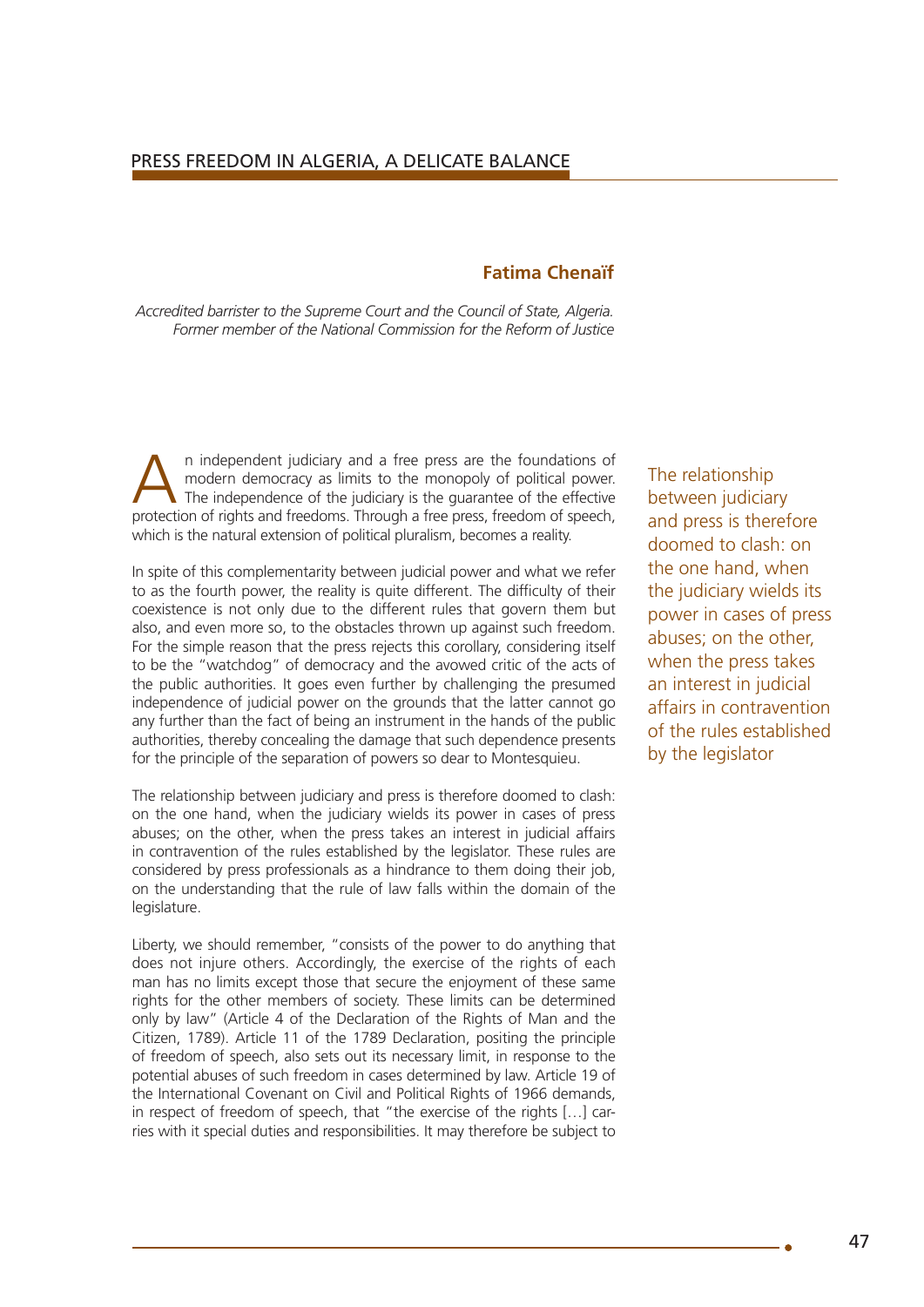certain restrictions, but these shall only be such as are provided for by law and are necessary: for respect of the rights or reputations of others; for the protection of national security, public order, or of public health or morals".

In Algeria, thanks to the political reforms post-October 1988, the advent of political pluralism and the democratisation of public life, press freedom came into being in the 1990s. Accordingly, a number of daily press publications were founded, constituting a so-called private press as opposed to the so-called public press, given that the latter remained under the guardianship of the public authorities.

Law 90-07 of 3 April 1990, in its Articles 3, 26 and 36, devoted to the freedom of the right to information, specifies that this freedom must be exercised in respect for the dignity of the human person, the constitutional rights and liberties, the confidentiality of the judicial investigation and inquiry, as well as the imperatives of foreign policy and national security.

The difficult relations between the press and the judiciary are related to the fledgling experience of the press, the insufficient training of journalists and the absence of credible information outlets, which led to suspicion, incomprehension and, especially, interference with the impartiality of the judiciary in protecting the confidentiality of investigations and the principle of the presumption of innocence.

This issue can be found essentially in the treatment of criminal cases under investigation which, on the other hand, complies with restrictive rules dictated by the Code of Criminal Procedure.

#### **Infringements of the principle of the confidentiality of investigations**

Whenever an investigation is opened, the magistrate, required to respect the confidentiality of investigations, communicates only with the criminal investigation department, the public prosecutor's department and the parties (the accused, the victim and their counsel, witnesses and expert witnesses). At this stage in the proceedings, the journalist's work is limited: he cannot access information except through press releases issued by authorised persons, who are the magistrates of the public prosecutor's office and are, themselves, required to be discreet as to the disclosure of information.

The restrictive rules are relaxed to some extent when the trial is held in public, except in cases in which public order is at issue or with a certain category of justiciable, such as minors, and in cases in which express authorisation is required.

Infringements of this principle are sanctioned by the Code of Information, for anyone who publishes any information or document infringing the confidentiality of investigations and the preparatory inquiry and deliberations of the courts, where these are ordered to be held in camera.

Accordingly, whenever a case is covered in the media, the journalist is in possession of information obtained through means of investigation or his

The difficult relations between the press and the judiciary are related to the fledgling experience of the press, the insufficient training of journalists and the absence of credible information outlets, which led to suspicion, incomprehension and, especially, interference with the impartiality of the judiciary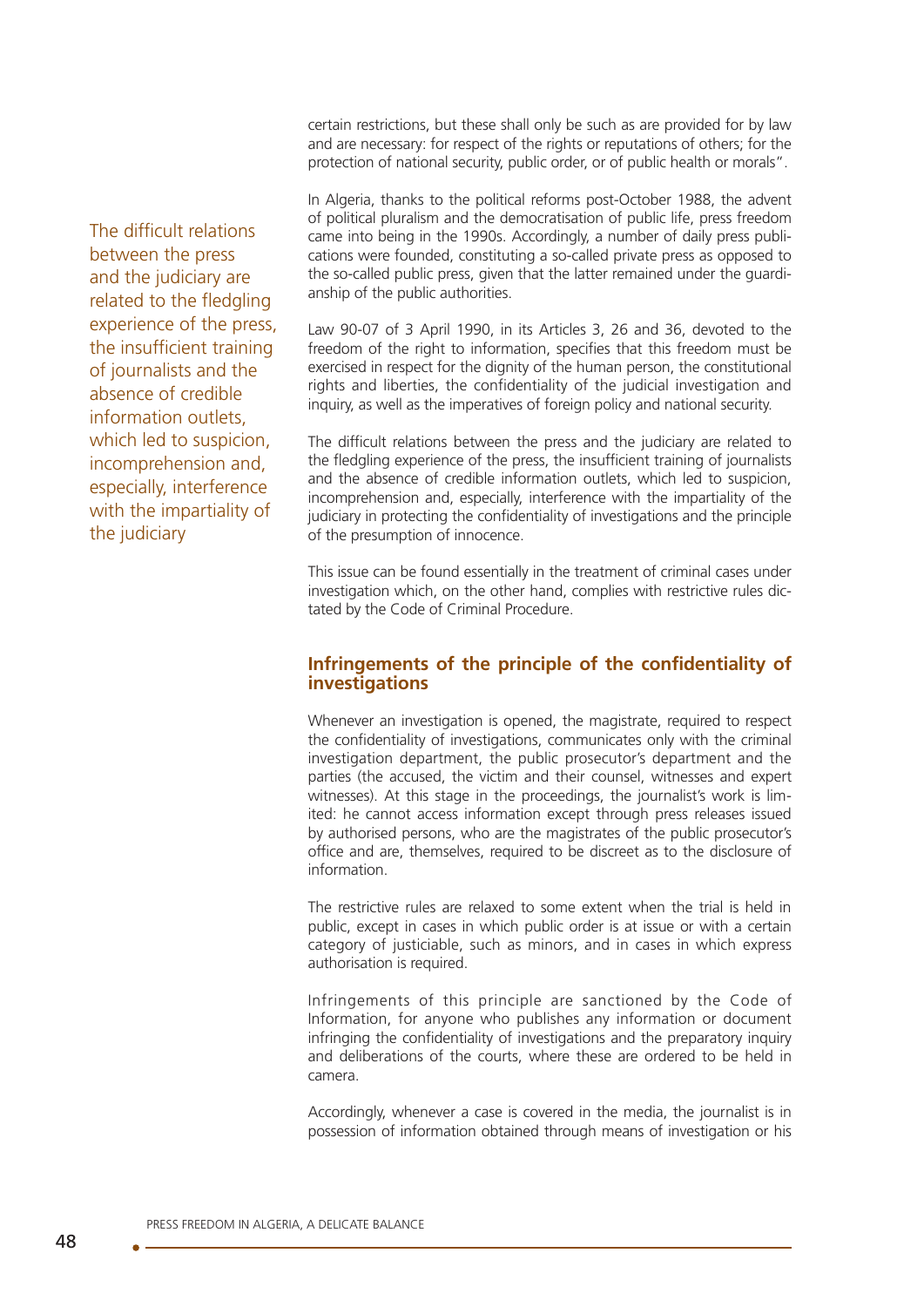own sources of information, which is generally gleaned from the parties in the proceeding.

But, by becoming involved in the machinery of the judiciary, the press treats the confidentiality of investigations with disdain and replaces it with its own investigations, targeting in most cases the suspect or the accused.

Therefore, the judge in charge of the judicial investigation is bound by the confidentiality of the investigation, whereas the journalist who communicates directly with the public occasionally sets himself up as judge. As for the justiciable citizen, he sees his presumption of innocence scorned by denunciation in the media and then by custodial measures, put on remand under judicial control which, in some cases, become sentences even before the trial has been held.

## **Infringements of the principle of the presumption of innocence**

In Algeria, the principle of the presumption of innocence is enshrined in Article 45 of the 1996 Constitution – revised and adopted by the referendum of 28 November 1996 – which states that "Any person shall be presumed not guilty until his culpability is established by regular jurisdiction with all the guarantees required by the law."

Algeria's attachment to this fundamental principle resulted in the ratification of the Universal Declaration of Human Rights of 10 December 1945 and the International Covenant on Civil and Political Rights of 16 December 1966.

The importance of this principle is to guarantee the presumption of innocence of any person, from his arrest to the final verdict and sentencing, maintaining his honour and dignity and protecting his private and professional life equally from interference from the media and the suspicion of guilt most frequently inferred by proceedings during the phase of preliminary inquiries and judicial investigations.

The constitutional guarantee of the presumption of innocence is not always respected by the journalist, who relates the facts without taking every precaution necessary, such as the recourse to nuance and subtlety and, in particular, the use of the conditional mode instead of the infinitive, giving barely a thought to remembering the principle of the presumption of innocence. All of which may overwhelm the judicial investigation and apply pressure to the correct application of justice.

## **Current legislation and offences committed by the press**

Current legislation, strengthened by the most recent amendments, makes an offence committed by the press an offence under common law. The offence committed by the press is qualified as an offence affecting public order. Whether in terms of prosecution, investigation or judicial procedure, it is not subject to any particular rules.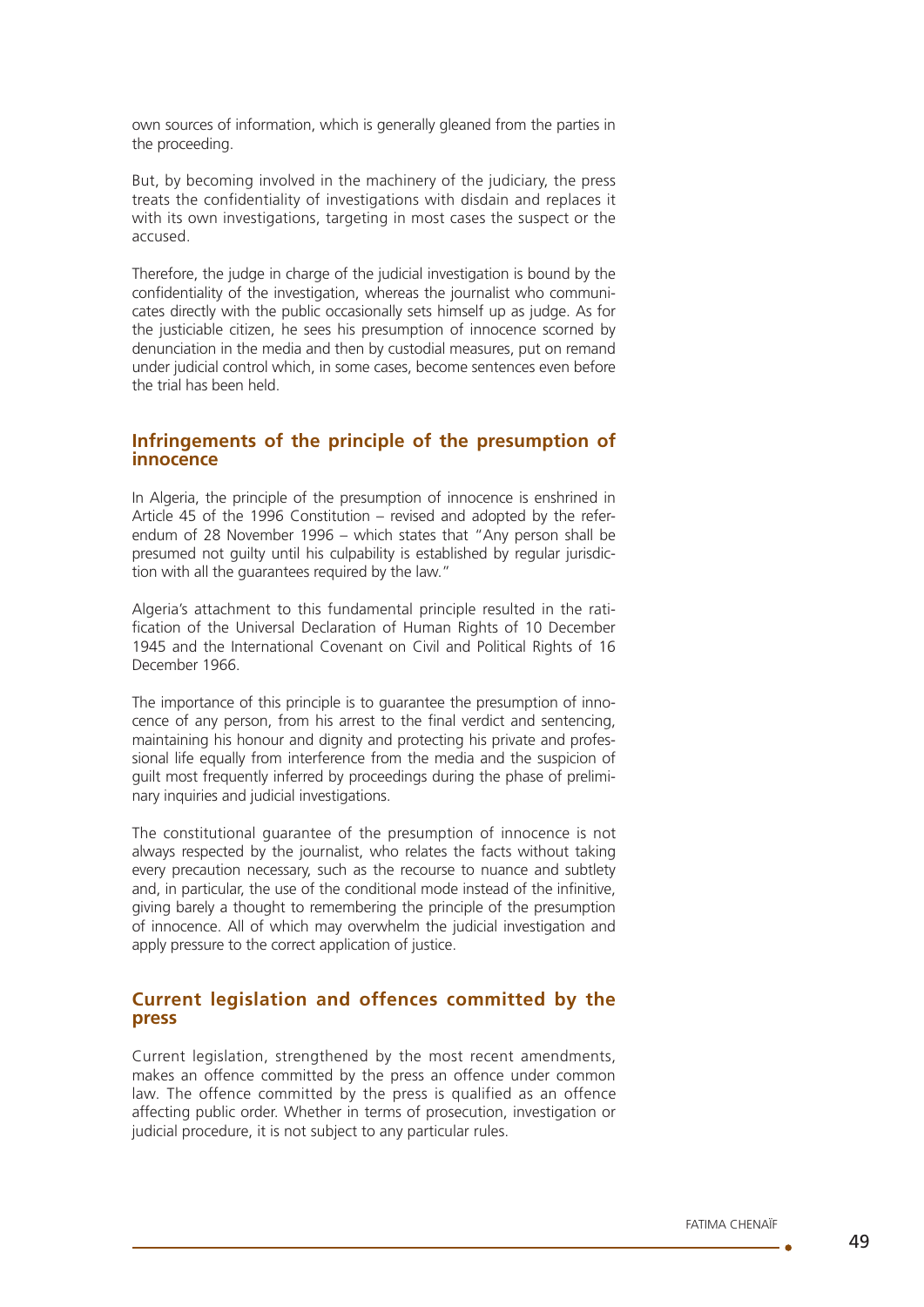#### **The Criminal Code**

Offences related to the press are provided for and punished by the provisions of the Criminal Code, amended and completed by Law 06-23 of 20 November 2006. To the offence of defamation and insult has been added the offence of affront, thereby exposing the author and the publication to new criminal liabilities.

The three new provisions governing offences committed by the press have been incorporated under Title 1, Chapter 5, Section 1: affront and violence to servants of the state, and under Title 2, Chapter 1, Section 5: affront to honour, consideration of the private life of persons and the disclosure of confidential information.

Indeed, the provisions of Article 144 and subsequent Articles show that the legislator considers that affront, as an attitude disrespectful to a person representing a public authority, is committed through words, gestures or threats in writing or images, which have not been made public and that the offence is aimed directly at the person. Conversely, offences committed by the press such as defamation and insult are conditional upon the criterion of being made public and the fact that their author addresses his words directly to the public.

The offence of affront is an offence that affects public order, which dispenses with the condition of charges being pressed. The public prosecutor's office has the opportunity of prosecution and the journalist risks being found guilty without being entitled to know the identity of his victim, without being entitled to establish the passages in his writing and, should he repeat the offence, he is at risk of seeing his sentence doubled. These three offences, affront, defamation and insult, are brought together in the same provision of Article 146 of the Criminal Code, whilst the constitutive elements and the sanctions differ from one offence to another. In more concrete terms, the author of the same press article may be prosecuted for the three offences provided for and punished by the aforementioned provisions. If the journalist is prosecuted for one of these offences, he does not have the benefit of quarantees, more especially in the case of defamation.

#### **New Information Code**

Article 2 of organic law 12-04 of 12 January 2012 on the provision of information stipulates that the provision of information is an activity freely exercised within the framework of the provisions of that organic law, the prevailing legislation and regulations and this in respect of:

- The constitution and the laws of the republic:
- The Muslim religion and other religions:
- National identity and unity:
- Requirements of public order:
- Fronomic interests of the country:
- Duties and obligations of the civil service:
- Right of the citizen to be informed in a full and objective manner;
- Confidentiality of the judicial investigation:
- Pluralist nature of trends of thought and opinions:
- The dignity of the human person and individual and collective freedoms.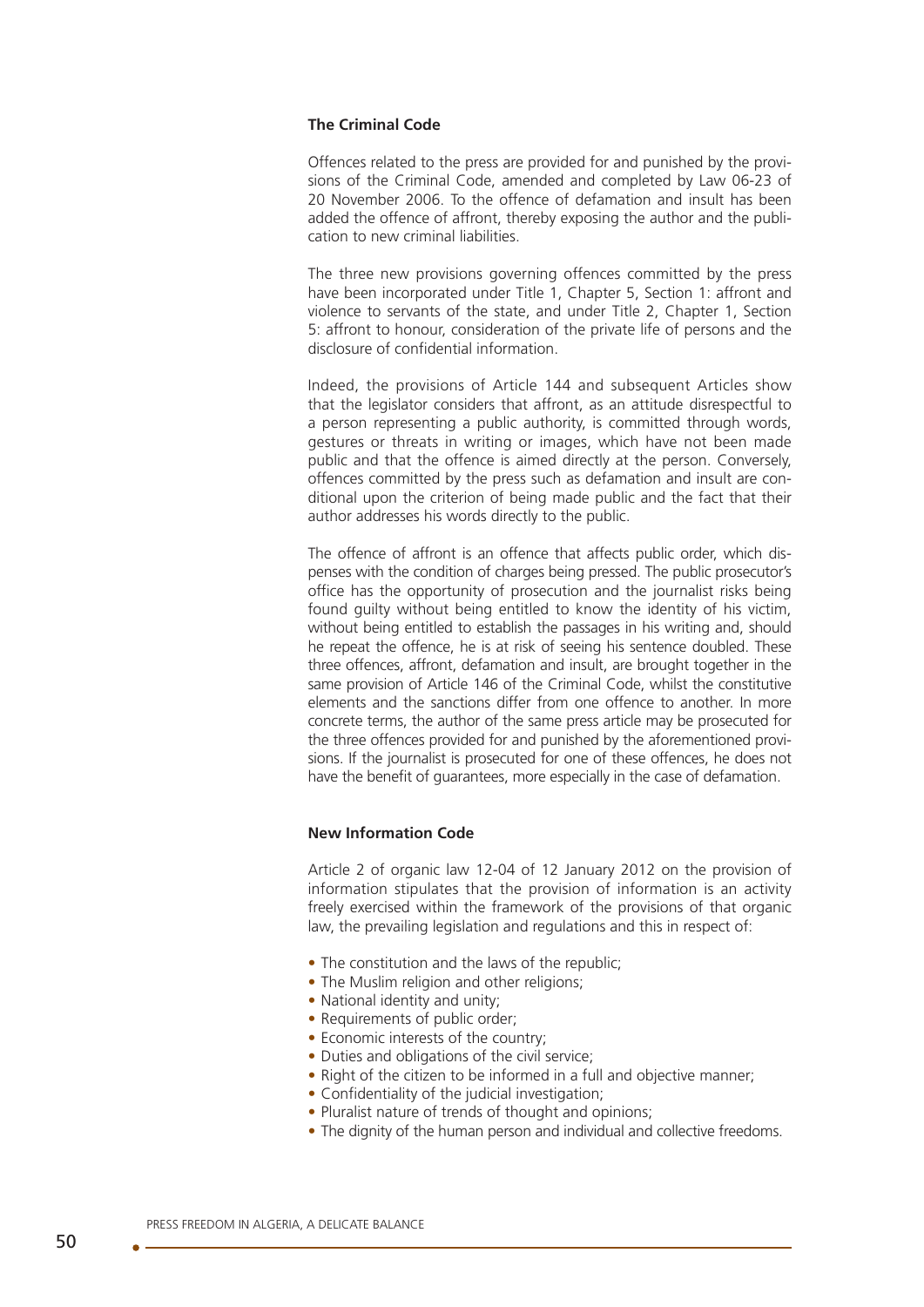Title 9 of this law deals with offences committed in the context of journalistic activity, in Articles 119 to 125. Article 126 deals with the offence committed by a journalist in exercising his profession. The suppression of the custodial sentence as a result of such offences is not a major step forward in the opinion of the majority of information professionals. Indeed, orders to pay fines ranging from 25,000 to 100,000 dinars still leave the journalist liable to a criminal sentence subject to the rule of personal detention and inclusion in the criminal records files. Accordingly, the new Information Code lists five offences, three of which are related to judicial proceedings: infringements of the confidentiality of the investigation, the publication of trial deliberations where proceedings have been ordered to be held in camera, the publication of the circumstances of certain crimes or offences, and affront to foreign heads of state or members of diplomatic missions.

While defamation, insult and affront are provided for and punished by the Criminal Code, other offences such as disclosure of state secrets or apologies for a subversive act are liable to custodial sentences or even long-term imprisonment. The fact that these offences are included in the Criminal Code and not in the new Information Code constitutes a fresh restriction to press freedom, given that the offence committed by the press continues to be an offence under common law.

#### **Absence of the rule on the exception of truth**

The journalist, under Algerian law, cannot avail himself of the rule of the exception of absolute truth, which is not provided for in the texts governing press offences and, failing that, of being able to refute the defamatory nature of the accusations. He is required to answer for his entire article, which becomes the material evidence of the offence: it is no longer the accusation which is defamatory in the eyes of the law, but the article as a whole.

The previous Information Code 62-01 of 6 January 1982, well before the advent of political and media pluralism had provided for the rule of the exception of truth in its Article 126, which stipulated that "proving the truth of the defamatory fact is free". Article 121 of the same Code set out a principle strengthening press freedom since it considered criticism of the functioning or management of public services as not being constitutive of the offence of defamation.

As it is impossible to oppose this universal rule, the journalist is condemned, even if he can provide proof of the veracity of his allegations, to being subject to potential prosecution. The only defence left to him is to persuade the magistrate of his good faith (bad faith in matters of publication is always presumed). He must prove that he acted with prudence, with no intention to harm, that the aim sought by his publication was legitimate.

In conclusion, a legislation impregnated with these principles would guarantee minimum freedom for the press in order for it to be able to inform without let or hindrance and without censorship and reconcile the two great principles of freedom and responsibility. The law ought also to be completed with a code of ethics and professional practices governing the rules with which the journalist ought to comply in order to provide information wholly independently, in line with the principles of truth and rigour.